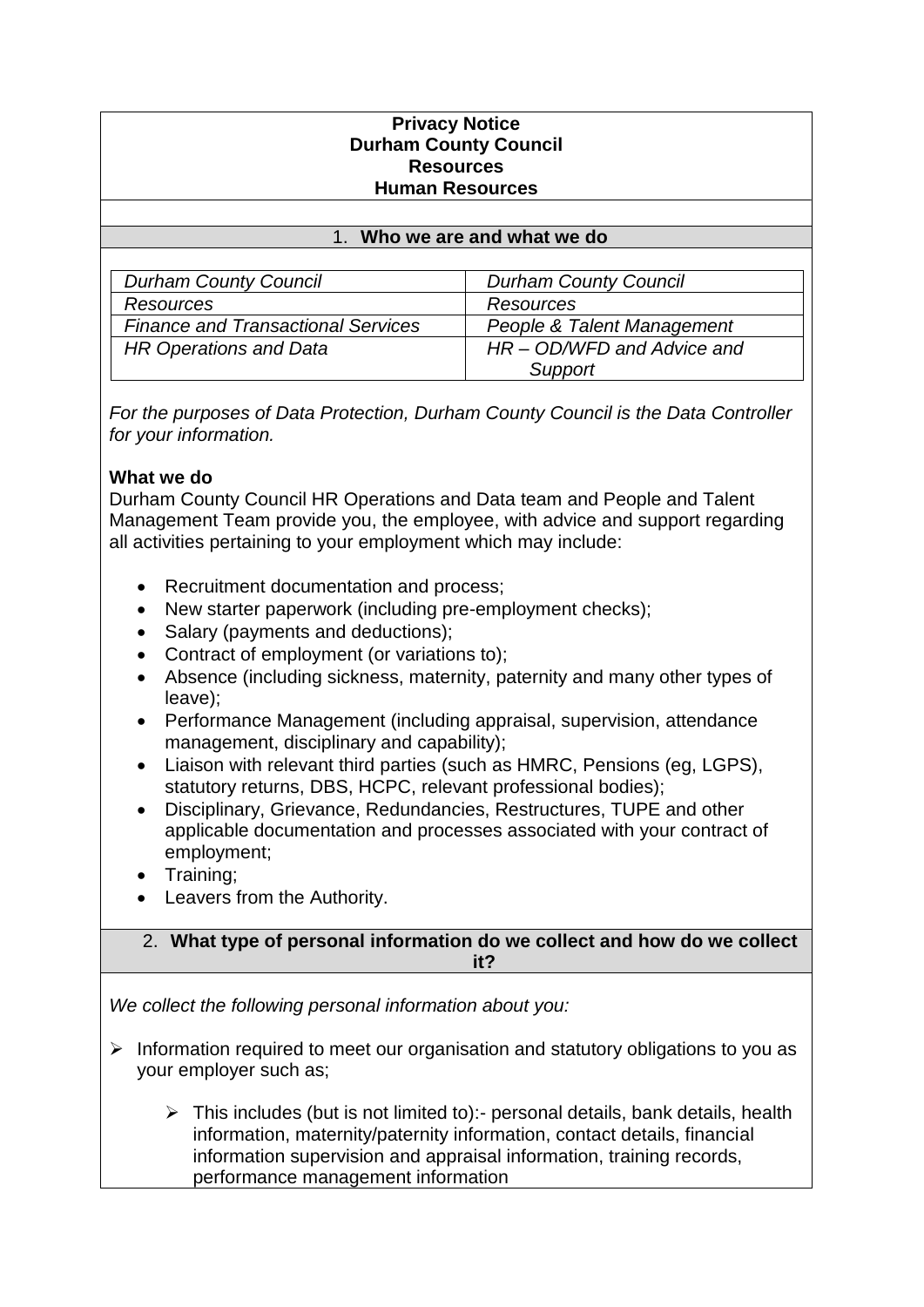*We collect information about you in the following ways:*

- Application forms
- Paper forms;
- Online information;
- Communication with yourself (telephone, in person, written)
- Information received from a third party (e.g. your manager, referees, other government agencies)

# **3. What is our power to obtain and use the personal data?**

To provide the services of a Human Resources team to you we process your data pursuant to your contract of employment and your legal obligations as your employer**.**

# **Special Category Data**

*When we collect special category personal information we rely on one of the following:*

• Processing is necessary for the purposes of carrying out the obligations and exercising specific rights of the controller or of the data subject in the field of employment and social security and social protection law;

# 4. **What is your personal information used for?**

*The team collects and processes information about you for the following purposes:*

- To provide you with our services, and to develop and improve the services;
- To deliver services and support to you;
- To ensure that the information we hold about you is kept up-to-date;
- To protect, manage and administer your contract;
- To deal with any problems or complaints that arise in relation to your contract;
- For assessment and analysis purposes to help improve the operation of our service;
- To prevent, detect and prosecute fraud and other crime.

# 5. **Will your personal information be shared?**

We may share your personal information where we have a statutory obligation to do so, such as for the purposes of the prevention or detection of crime, for legal proceedings, or where you have requested us to share information, such as childcare vouchers, pensions, mortgage applications etc.

Some examples of who we share information with include:- HMRC (Her Majesty's Revenue & Customs) DBS (Disclosure & Barring Service) Pensions schemes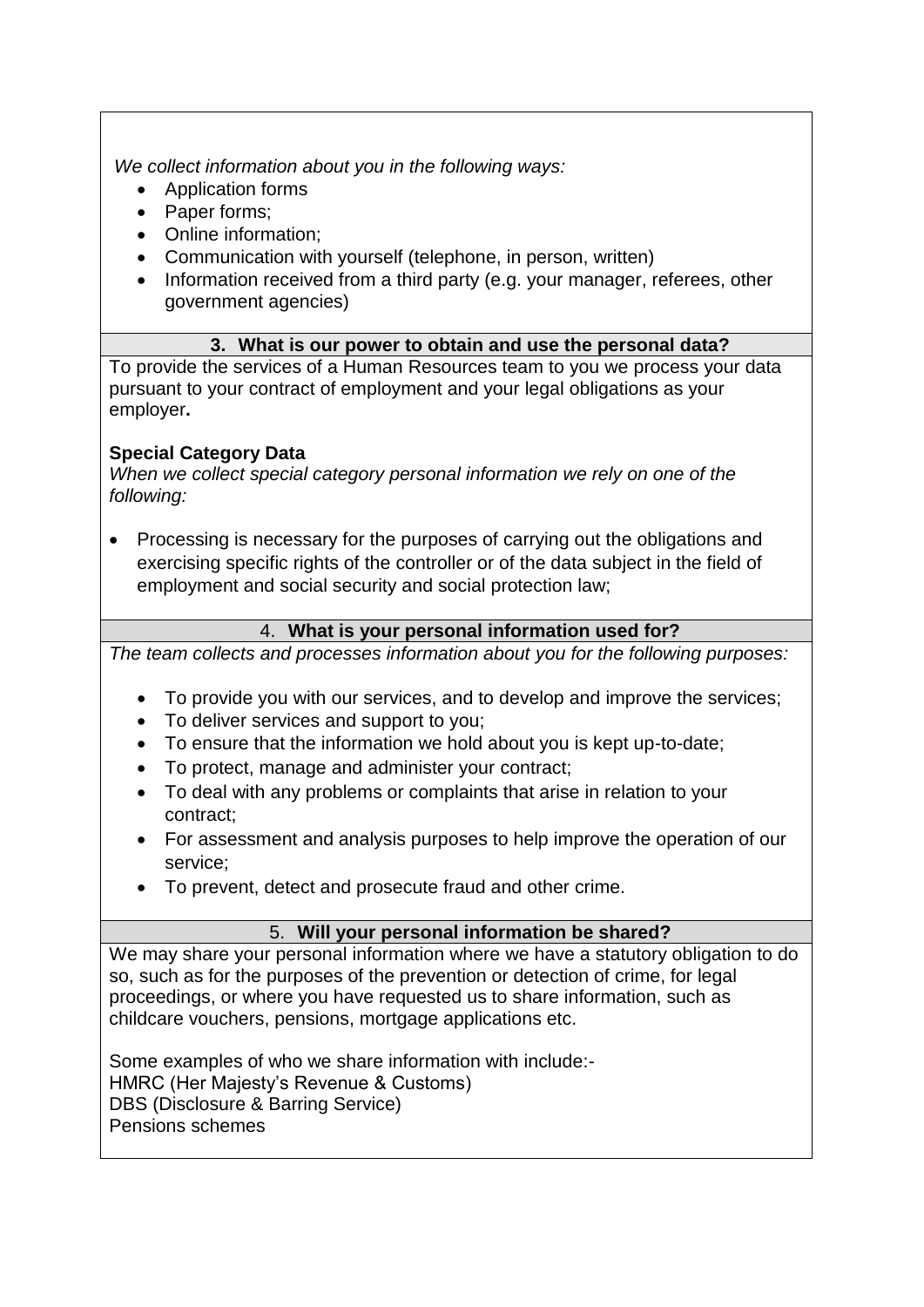If you would like confirmation of who we do share information with please contact us.

## 6. **How do we keep your personal information secure?**

*The security of your personal information is important to us. This is why we follow a range of security policies and procedures to control and safeguard access to and use of your personal information.*

Examples of our security include:

- Encryption, meaning that information is hidden so that it cannot be read without special knowledge (such as a password). This is done with a secret code or what's called a 'cypher'. The hidden information is said to then be 'encrypted';
- Controlling access to systems and networks allows us to stop people who are not allowed to view your personal information from getting access to it;
- Training for our staff allows us to make them aware of how to handle information and how and when to report when something goes wrong;
- Regular testing of our technology and ways of working including keeping up to date on the latest security updates (commonly called patches);

## 7. **How long will we keep your personal information?**

*The type of service will determine how long we have to keep it. Our Corporate & Service retention guidelines [insert hyperlinks] show how long we keep it for different purposes. This ranges from months for some records to decades for more sensitive records.* 

For example

- applications for recruitment will be kept for 1 year,
- your personnel record will be maintained for 6 years after you leave employment, unless you have worked with Children in which case it will be 25 years.

### 8. **Is your personal information processed outside the European Economic Community (EEC)?**

We do not process your personal information outside the EEC.

## 9. **Marketing (if applicable)**

At no time will your information be passed to organisations external to us, or our partners for marketing or sales purposes, or for any other commercial use without your prior express consent.

## 10.**What are your Information Rights?**

*Your Information Rights are set out in the law. Subject to some legal exceptions, you have the right to:*

• *Have any inaccuracies corrected;*